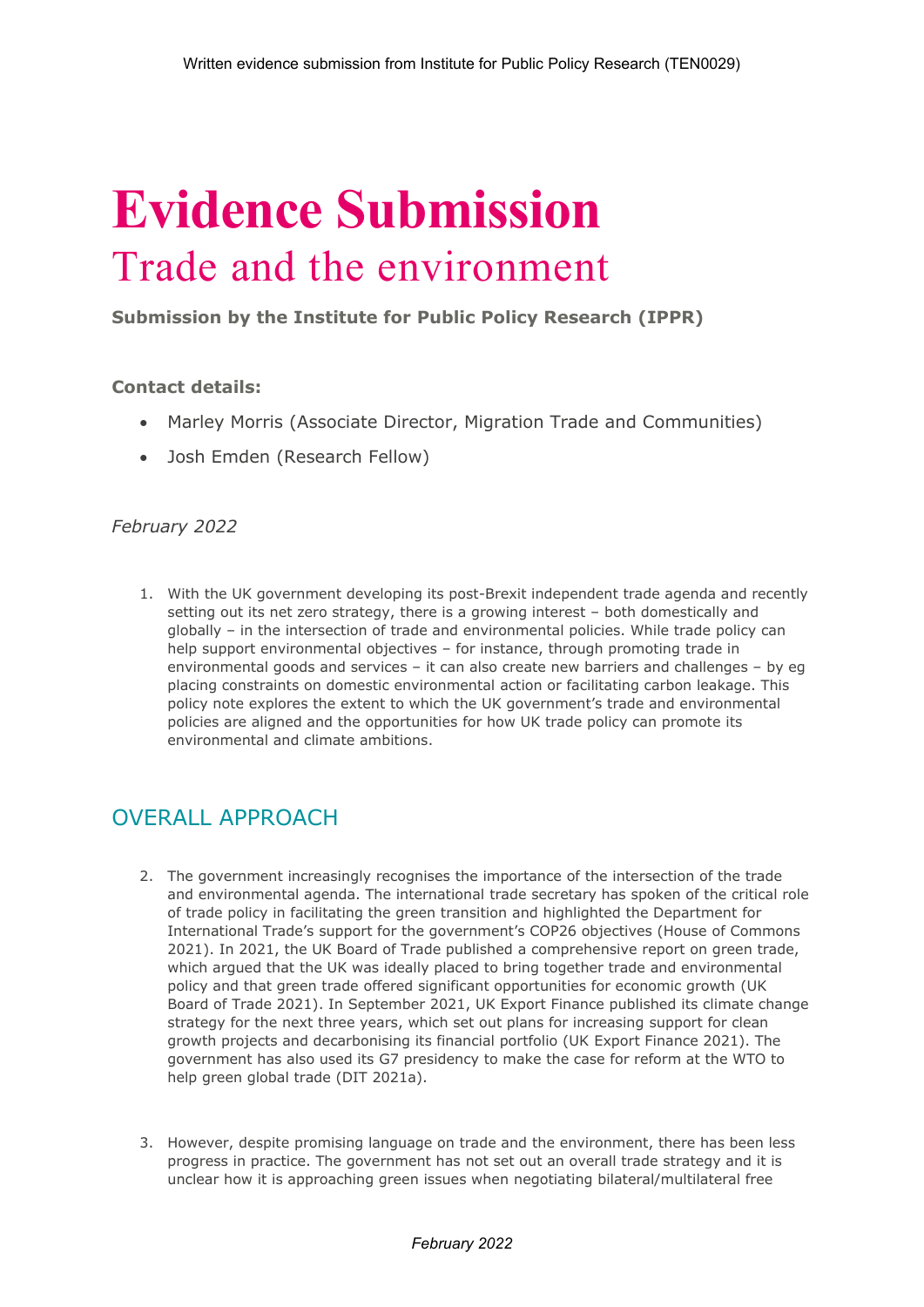#### Written evidence submission from Institute for Public Policy Research (TEN0029)

trade agreements. It has yet to take a firm position on a number of critical trade and environmental issues, including on carbon leakage and border adjustments. The government's net zero strategy only dedicated one page to trade policy (BEIS 2021). In our view, there are considerable opportunities for ambitious and innovative policy development on trade and the environment, but so far the government has been cautious in pursuing this agenda.

4. Below we consider some specific areas where trade and environmental policy intersect and assess the extent to which government policy is well-aligned.

# PROMOTING TRADE IN ENVIRONMENTAL GOODS AND **SERVICES**

- 5. One of the most important ways in which trade policy can support environmental objectives is to promote trade in environmental goods (eg solar panels and bicycles) and environmental services (eg waste and recycling services). This can be done by the reduction of tariff and non-tariff barriers.
- 6. The UK has made some progress in this area: in transitioning to the new UK Global Tariff after leaving the EU, it unilaterally removed tariffs on a further 133 product categories and sub-categories identified as environmental goods (Riddell and Lowe 2021). But there are opportunities to liberalise trade in other products where tariffs are still high, including electric cars and bicycles (ibid). Moreover, there is also scope to go further in multilateral discussions: the UK has so far declined to enter into negotiations on the Agreement on Climate Change, Trade and Sustainability (ACCTS), which is intended to cover provisions on liberalising trade in environmental goods and services (New Zealand Government 2019).

### PHASING OUT ENVIRONMENTALLY HARMFUL SUBSIDIES

- 7. Another key area where trade and environmental policy intersect is the issue of environmentally harmful subsidies. In particular, there is growing global attention on addressing environmentally damaging market distortion caused by fossil fuel support measures and fisheries subsidies (UK Board of Trade 2021).
- 8. There are some positive signs from the UK on tackling environmentally harmful subsidies: it has recently ended export finance and trade promotion for new fossil fuel projects and supported multilateral efforts on phasing out fossil fuels and fisheries subsidies (ibid). However, there is still much more to be done: in 2020, the UK ranked joint lowest for its record on fossil fuel funding on a list of OECD member countries of the G20, due to poor transparency and its high support for fossil fuel use (Geddes et al 2021). As noted above, it has also declined to participate in ACCTS negotiations, which includes a focus on eliminating fossil fuel subsidies (New Zealand Government 2019).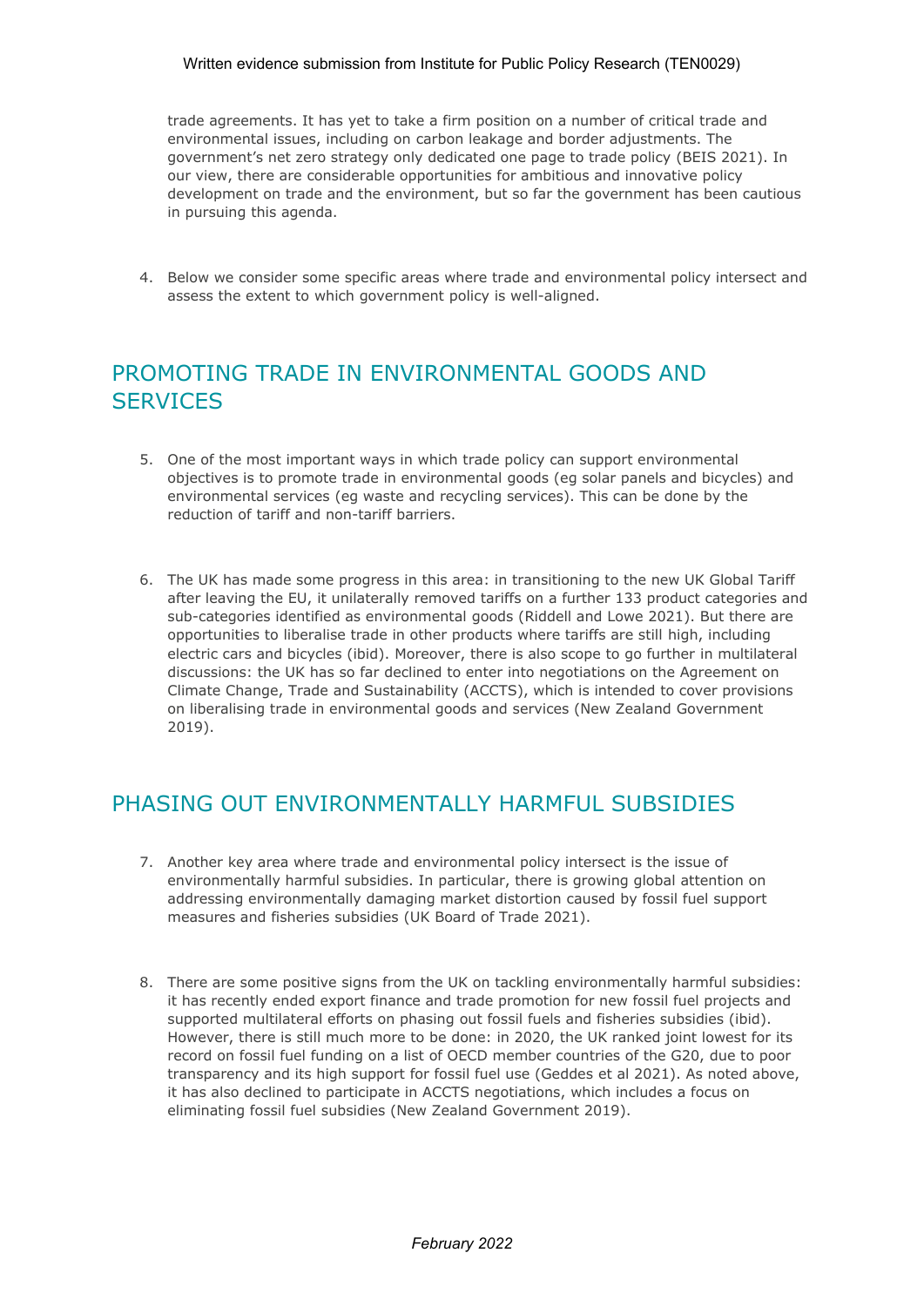# NEGOTIATING ENVIRONMENTAL COMMITMENTS WITHIN FREE TRADE AGREEMENTS

- 9. Free trade agreements often include chapters with commitments on upholding and strengthening environmental standards and reaffirming support for multilateral environmental treaties. Generally, these commitments are governed separately to the main body of the agreement and can be hard to enforce in practice. However, there is increasing momentum towards explicitly tying environmental provisions to market access in free trade agreements (ie making access conditional on upholding environmental commitments).
- 10. The UK's record on environmental commitments within free trade agreements is so far mixed. The government has set out an ambitious plan to negotiate new free trade agreements in light of its withdrawal from the EU. Aside from securing 'roll-over' agreements largely replicating arrangements it had as an EU member, so far the most progress has been with Australia and New Zealand. Both the UK-Australia and UK-New Zealand free trade agreements contain trade and environment chapters, including a provision on not waiving or derogating from environmental laws in order to encourage trade or investment (often referred to as a non-regression clause) (DIT 2021b; DIT 2022). A comparison of the two texts suggests that the New Zealand agreement is considerably more ambitious: for instance, the provisions on climate change are more detailed and include references to net zero targets; the text on environmental goods and services includes a specific list of products for tariff elimination; and there is an article on fossil fuel subsidy reform which is absent from the Australia agreement (ibid). Moreover, there are signs that the text of the UK-Australia agreement is not as ambitious as the UK would have liked: reports have suggested that the UK watered down its proposed climate asks in order to secure a deal (Coates 2021).
- 11. Finally, it is important to note that the UK-EU Trade and Cooperation Agreement (TCA) itself contains some strong environmental commitments - including obligations on carbon pricing, provisions for 'rebalancing measures' in the event of future regulatory divergence, and the incorporation of climate action as an 'essential element' of the agreement (Gehring 2021). However, many of these commitments were a result of EU negotiating objectives – it is clear from the initial draft negotiating texts that the UK sought to weaken the proposed 'level playing field' provisions in order to maximise its regulatory autonomy.
- 12. The outcomes of these negotiations therefore suggest that the UK has the potential to incorporate ambitious environmental and climate provisions into its free trade agreements, but it is also willing to weaken these provisions to get deals over the line. Without a fullyfledged commitment to pursue ambitious environmental policy through its trade negotiations, there is a risk that as the UK secures further agreements its environmental and trade objectives become increasingly misaligned.

## ADDRESSING CARBON LEAKAGE

13. In recent years, there has been growing international concern over 'carbon leakage' – that is, where efforts to reduce carbon emissions in one country are counteracted by the displacement of emissions to countries with weaker climate policies. This may happen because industries in countries with stricter climate rules decide to relocate to countries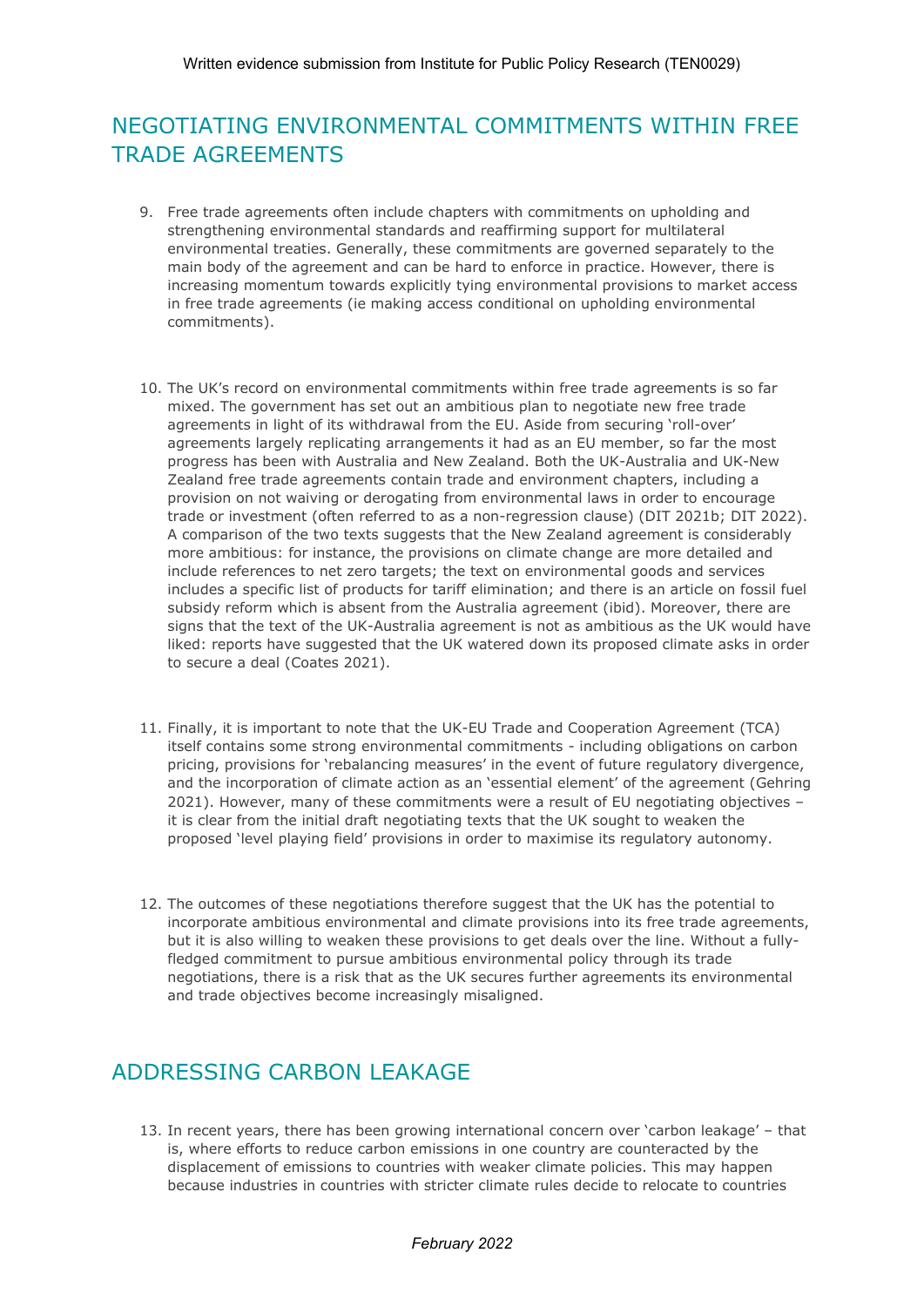#### Written evidence submission from Institute for Public Policy Research (TEN0029)

with less stringent legislation to save on costs. While there is currently limited empirical evidence of carbon leakage in practice, countries are concerned that, as they ramp up their climate policies, they will face a competitive disadvantage and their decarbonisation efforts will be undermined by emissions shifting abroad (Morris and Nanda 2021).

- 14. A number of potential responses have been proposed to address the risk of carbon leakage (HMT 2021):
	- a. Countries can offer exemptions or compensatory measures for industries at risk of carbon leakage – for instance, free allowances under the EU's emissions trading scheme (ETS). This is the current approach of the UK under its post-Brexit ETS.
	- b. Countries can introduce carbon border adjustment mechanisms (CBAMs) to impose charges on imports in line with their carbon content (ie the carbon dioxide emitted during their production), so that domestic and imported products face equivalent costs. The EU has recently proposed introduced a CBAM targeting sectors it considers at particular risk of carbon leakage, including iron and steel, cement, fertiliser, aluminium, and electricity (EC 2021a).
	- c. Countries can introduce mandatory product standards to prevent imports of products with high levels of embodied carbon emissions.
	- d. Countries can work together to more effectively coordinate their carbon pricing and climate policies.
- 15. The UK's position on carbon leakage is currently unclear. The preference appears to be to manage the risk of carbon leakage through greater voluntary international cooperation (House of Commons 2021). However, it is uncertain what this means in practice and in the meantime the UK appears out of step with developments from other major trading partners. The US and the EU have recently begun negotiations on a Global Arrangement on Sustainable Steel and Aluminium, aimed at reducing carbon intensity and tackling overcapacity, but it is not clear whether the UK will participate (EC 2021b).
- 16. There is now an opportunity for the government to more effectively align its trade and climate agendas by outlining a clearer position on how best to respond to carbon leakage. As a first step, the UK could push to accelerate international efforts to coordinate approaches for calculating and tracking carbon content, which would be an important precursor to more substantive collaboration on addressing carbon leakage concerns. It could also signal a willingness to participate in discussions on the Global Arrangement on Sustainable Steel and Aluminium, in light of the current UK-US negotiations on steel tariffs.

## UPHOLDING ENVIRONMENTAL STANDARDS

17. A particularly contentious area of trade and environmental policy is the debate over the interaction of free trade and environmental standards. Many environmental and consumer groups have expressed concerns that the facilitation of trade – through, for instance, new trade agreements – can undermine domestic standards, particularly in the case of agrifoods. Various policy options have been discussed for addressing these concerns – for instance, upholding high environmental protections through international negotiations,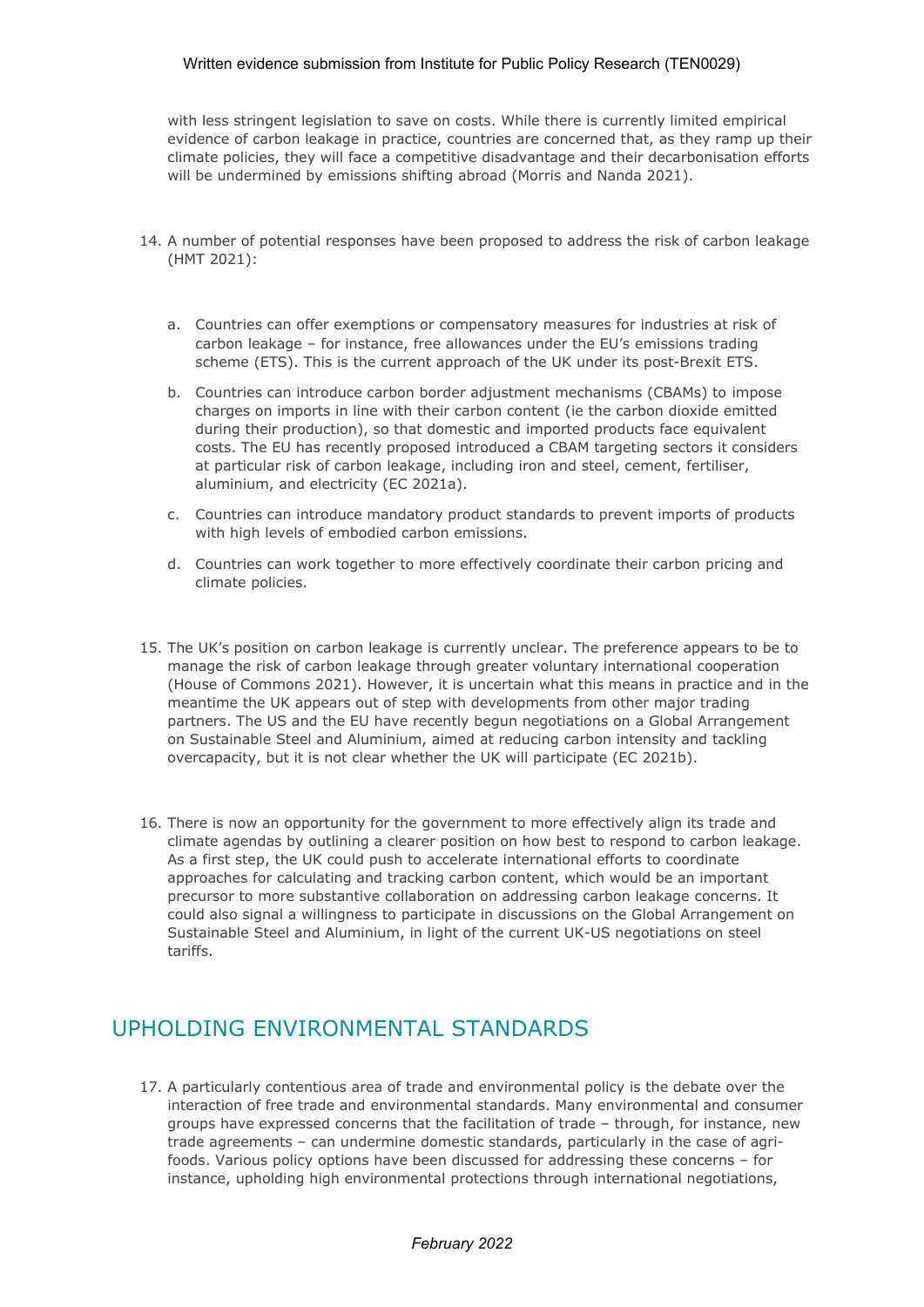voluntary labelling schemes, and/or mandatory import standards (Baldock 2020). The latter, however, can be controversial when they relate to process and production methods (PPMs), because WTO rules prevent discrimination between 'like' products (ibid).

18. The UK government has repeatedly committed to upholding high environmental standards post-Brexit. In practice, however, the government's actions have at times failed to match these commitments. While the government has promoted international cooperation on raising standards, it has resisted the use of trade levers to compel policy change (DIT 2021c). Moreover, there are concerns from farmers and environmental groups that new free trade deals with Australia and New Zealand will facilitate the import of agri-food goods made with lower production standards (House of Commons 2022).

### **CONCLUSION**

19. The government has made a number of promising public statements on the interconnections between trade and environmental policy and on promoting green trade. However, there is a significant risk that the government's approach to trade policy – focused primarily on securing multiple trade deals, without a clear strategy – will undermine its aims on climate and the environment. In order to more effectively align trade and environmental policy, the government should set out its planned approach in the areas discussed in this policy note, including on carbon leakage, core environmental standards, and the negotiation of environmental and climate provisions in future free trade agreements.

### ABOUT IPPR

- 20. **IPPR, the Institute for Public Policy Research**, is the UK's leading progressive think tank. We are an independent charitable organisation with our main office in London. IPPR North, IPPR's dedicated think tank for the north of England, operates out of offices in Manchester and Newcastle, and IPPR Scotland, our dedicated think tank for Scotland, is based in Edinburgh.
- 21. Our primary purpose is to conduct and promote research into, and the education of the public in, the economic, social and political sciences, science and technology, the voluntary sector and social enterprise, public services, and industry and commerce.
- 22. We are submitting this evidence on the basis of our current work on trade policy, in particular our recent report 'Towards a Progressive US-UK Trade Partnership'. The report explores how the UK and the US can work together on trade and climate initiatives, including in relation to tackling carbon leakage.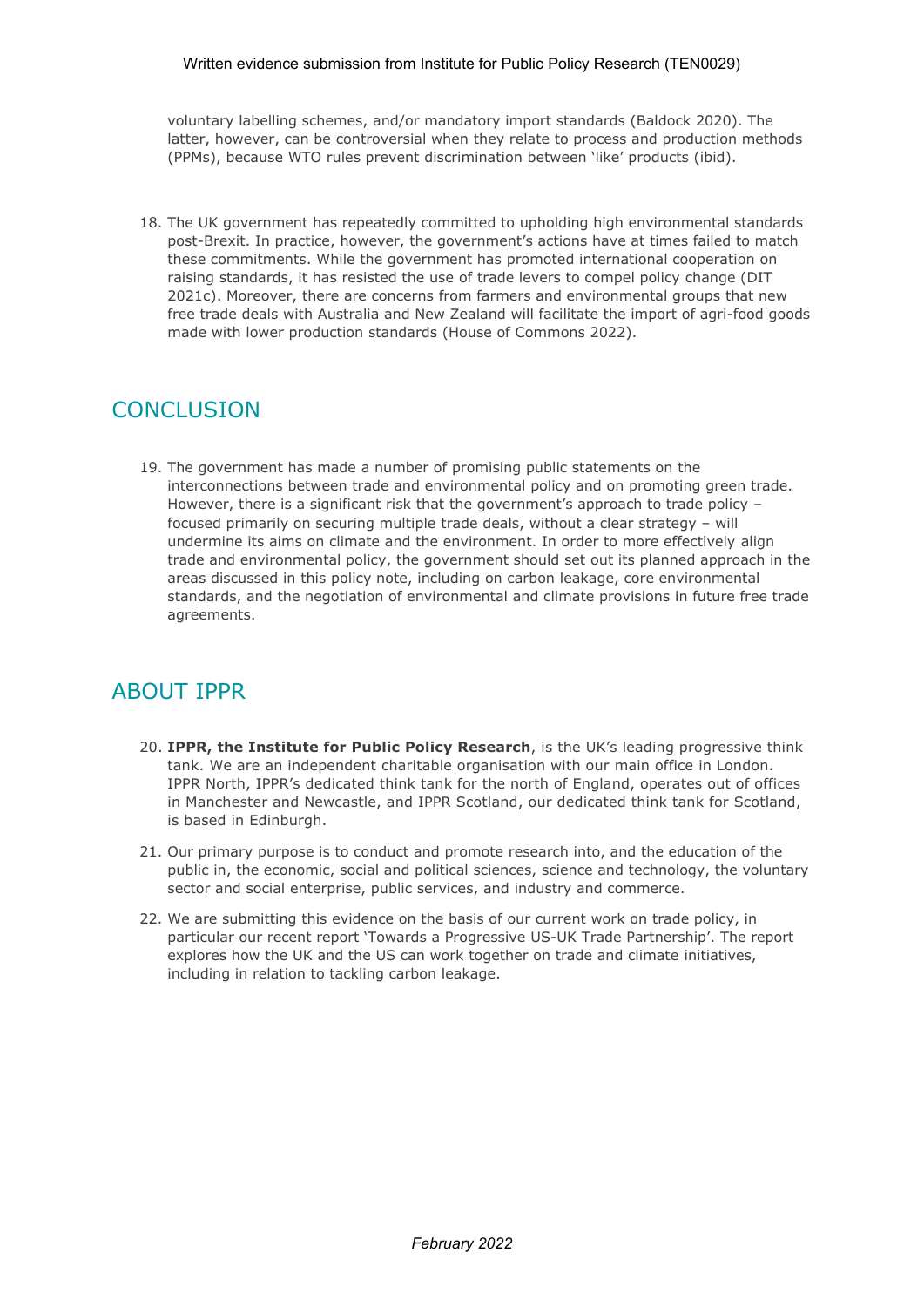## **REFERENCES**

Baldock D (2020) *Environmental standards for UK agriculture in a new trade policy framework*, Institute for European Environmental Policy [IEEP]. [https://ieep.eu/publications/environmental-standards-for-uk-agriculture-in-a](https://ieep.eu/publications/environmental-standards-for-uk-agriculture-in-a-new-trade-policy-framework)[new-trade-policy-framework](https://ieep.eu/publications/environmental-standards-for-uk-agriculture-in-a-new-trade-policy-framework)

Coates S (2021) 'Exclusive: Ministers bowed to pressure to drop key climate commitments for UK trade deal with Australia', Sky News. [https://news.sky.com/story/exclusive-ministers-bowed-to-pressure-to-drop-key](https://news.sky.com/story/exclusive-ministers-bowed-to-pressure-to-drop-key-climate-commitments-for-uk-trade-deal-with-australia-12401988)[climate-commitments-for-uk-trade-deal-with-australia-12401988](https://news.sky.com/story/exclusive-ministers-bowed-to-pressure-to-drop-key-climate-commitments-for-uk-trade-deal-with-australia-12401988)

Department for Business, Energy and Industrial Strategy [BEIS] (2021) *Net Zero Strategy: Build back greener*. [https://www.gov.uk/government/publications/net](https://www.gov.uk/government/publications/net-zero-strategy)[zero-strategy](https://www.gov.uk/government/publications/net-zero-strategy)

Department for International Trade [DIT] (2021a) 'Liz Truss calls on G7 partners to modernise World Trade Organisation', press release. [https://www.gov.uk/government/news/liz-truss-calls-on-g7-partners-to](https://www.gov.uk/government/news/liz-truss-calls-on-g7-partners-to-modernise-world-trade-organisation)[modernise-world-trade-organisation](https://www.gov.uk/government/news/liz-truss-calls-on-g7-partners-to-modernise-world-trade-organisation)

Department for International Trade [DIT] (2021b) 'Free Trade Agreement between the United Kingdom of Great Britain and Northern Ireland and Australia'. [https://www.gov.uk/government/collections/free-trade-agreement](https://www.gov.uk/government/collections/free-trade-agreement-between-the-united-kingdom-of-great-britain-and-northern-ireland-and-australia)[between-the-united-kingdom-of-great-britain-and-northern-ireland-and-australia](https://www.gov.uk/government/collections/free-trade-agreement-between-the-united-kingdom-of-great-britain-and-northern-ireland-and-australia)

Department for International Trade [DIT] (2021c) 'Government response to the final Trade and Agriculture Commission report', policy paper. [https://www.gov.uk/government/publications/government-response-to-the](https://www.gov.uk/government/publications/government-response-to-the-final-trade-and-agriculture-commission-report)[final-trade-and-agriculture-commission-report](https://www.gov.uk/government/publications/government-response-to-the-final-trade-and-agriculture-commission-report)

Department for International Trade [DIT] (2022) 'Free Trade Agreement between the United Kingdom of Great Britain and Northern Ireland and New Zealand'. [https://www.gov.uk/government/collections/free-trade-agreement](https://www.gov.uk/government/collections/free-trade-agreement-between-the-united-kingdom-of-great-britain-and-northern-ireland-and-new-zealand)[between-the-united-kingdom-of-great-britain-and-northern-ireland-and-new](https://www.gov.uk/government/collections/free-trade-agreement-between-the-united-kingdom-of-great-britain-and-northern-ireland-and-new-zealand)[zealand](https://www.gov.uk/government/collections/free-trade-agreement-between-the-united-kingdom-of-great-britain-and-northern-ireland-and-new-zealand)

European Commission [EC] (2021a) 'Carbon Border Adjustment Mechanism: Questions and Answers'.

[https://ec.europa.eu/commission/presscorner/detail/en/qanda\\_21\\_3661](https://ec.europa.eu/commission/presscorner/detail/en/qanda_21_3661)

European Commission [EC] (2021b) 'Joint EU-US Statement on a Global Arrangement on Sustainable Steel and Aluminium', press release. [https://ec.europa.eu/commission/presscorner/detail/en/IP\\_21\\_5724](https://ec.europa.eu/commission/presscorner/detail/en/IP_21_5724)

Geddes A, Gerasimchuk I, Viswanathan B, Picciariello A, Tucker B, Doukas A, Corkal V, Mostafa M, Roth J, Suharsono A and Gençsü I (2020) *Doubling Back and Doubling down: G20 scorecard on fossil fuel funding*, International Institute for Sustainable Development [IISD]. [https://www.iisd.org/publications/g20](https://www.iisd.org/publications/g20-scorecard) [scorecard](https://www.iisd.org/publications/g20-scorecard)